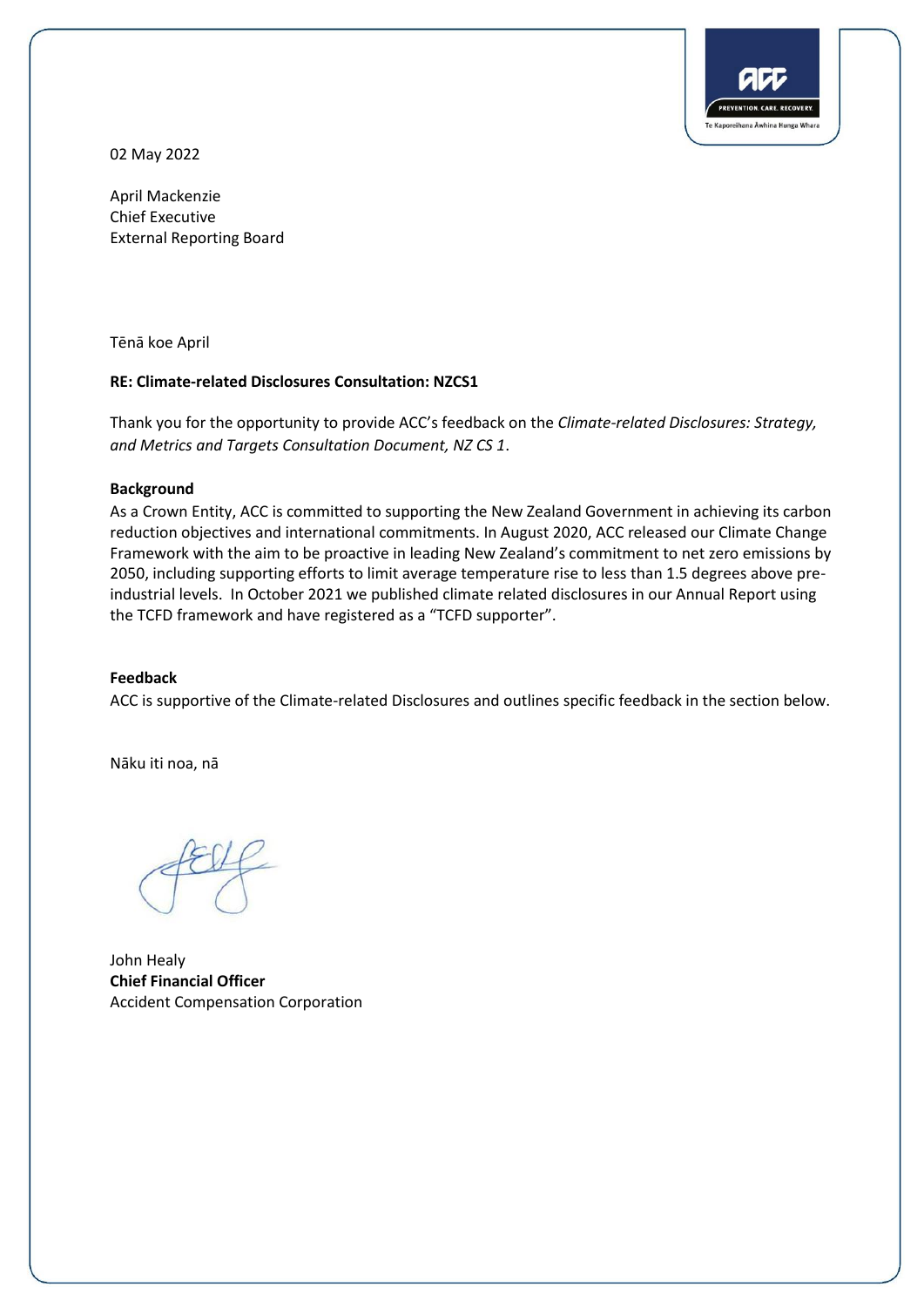Overall, we see great benefits in the principle-based approach. We do, however, feel it is important to distinguish between the operational part of business and Asset Owners.

### **1) Do you think the proposed Strategy section of NZ CS 1 meets primary user needs?**

**a) Do you think that the information in this section of the standard will provide information that is useful to primary users for decision making? If not, please explain why not and identify any alternative proposals.** 

It is likely to be useful. It may, however, be difficult to compare organisations.

Preparing the disclosures should further encourage climate reporting entities to consider the impact and potential impact of climate change risks and opportunities for their business model, and then provide such insight to the primary user.

However, ACC has some key areas of concern:

- Many limitations and variabilities remain for important areas such as data availability and quality, which will limit comparability across organisations and sectors.
- Information requirements will depend upon who the primary user is. So, for example, the information relevant to the primary user of a listed entity in the energy sector is unlikely to be the same as the information relevant to the primary user of Crown Financial Institution disclosures. We feel it is important to accommodate this difference and to distinguish between the operational part of a business and its Asset Owners.
- Trying to estimate the potential impacts of a range of possible scenarios requires numerous assumptions. The level of confidence in such impacts will decline as confidence in the underlying assumptions reduces and the further out a forecast period goes. Furthermore, using such results to estimate the impact on an organisation's projected financial performance, financial position and cashflows could introduce spurious accuracy. Without sufficient understanding of the uncertainties, a user could place more reliance on the output than confidence levels justify and then potentially draw conclusions that should not be made.

# **b) Do you consider that this section of the standard is clear and unambiguous in terms of the information to be disclosed? If not, how could clarity be improved?**

The treatment of investment portfolios is ambiguous. Inclusion of Scope 3 emissions raises issues of unreliable data and significant double counting of emissions.

Guidance for investment portfolios could reference PCAF or something similar.

**c) Do you consider that this section of the standard is adequately comprehensive and achieves the right balance between prescriptiveness and principles-based disclosures? If not, what should be removed or added to achieve a better balance?** 

We do not feel it adequately accommodates the disclosure of investment portfolios.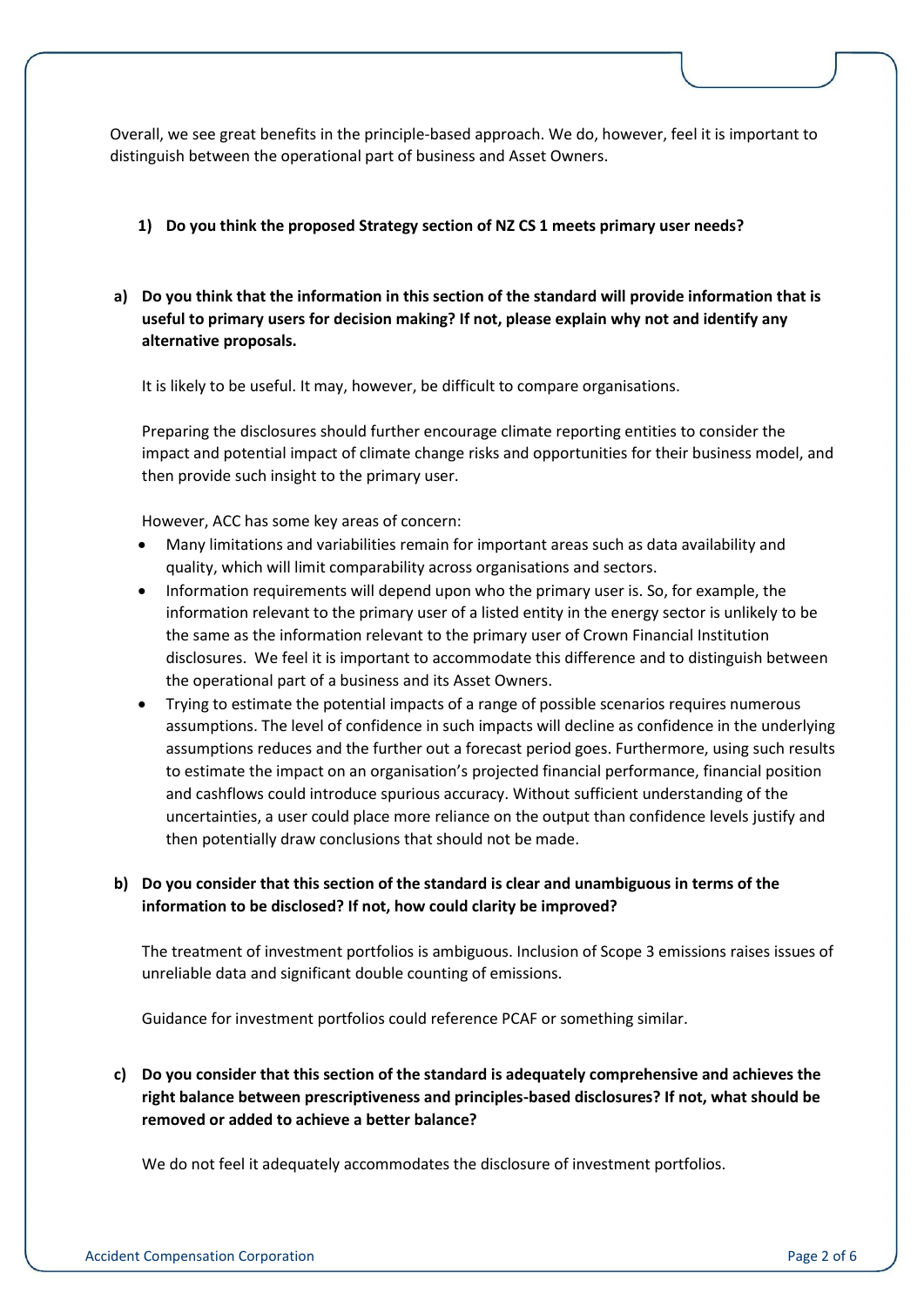As stated above, in those sections that are prescriptive, we feel it would be beneficial to explicitly accommodate those areas where the needs of the primary user are different (e.g. when the primary user is not an investor) and or what can be disclosed with a high degree of confidence is materially limited by data or information availability (e.g. scope 3 data for many sectors).

# **2) Do you agree that a standalone disclosure describing the entity's business model and strategy is necessary? Why or why not?**

No. It is not clear this will add material value over and above what has already been asked. In particular, the description of how identified Risks and Opportunities are or are expected to impact the business model and strategy, in the above section.

**3) Do you agree that we should not prescribe which global mean temperature increase scenario(s) should be used to explore higher physical risk scenarios (such as 2.7°C and/or 3.3°C or by using Representative Concentration Pathways (RCP) such as RCP4.5 or 6), but rather leave this more open by requiring a 'greater than 2°C scenario'? Why or why not?** 

There are comparability advantages in prescribed scenarios. However, mandating scenarios could risk the loss of relevant information. That is, transition and physical risks, and scenario impacts may differ by sector and organisation. Allowing organisations to choose the scenarios most relevant to them may provide information and insight which might otherwise be lost.

Balancing this, perhaps a band could accommodate flexibility while affording more consistency in reporting?

# **4) We do not require transition plans to be tied to any particular target such as net zero and/or 1.5°C, but that entities will be free to disclose this if they have done so. Do you agree? Why or why not?**

Transition plans should reference interim targets. There is little benefit tying them to long term targets.

### **5) Do you have any views on the defined terms as they are currently proposed?**

Many of the defined terms largely reference operational businesses and are not practically applicable to investment funds.

**6) The XRB has identified adoption provisions for some of the specific disclosures in NZ CS 1:**

#### **a) Do you agree with the proposed first-time adoption provisions? Why or why not?**

Yes, agree with this approach.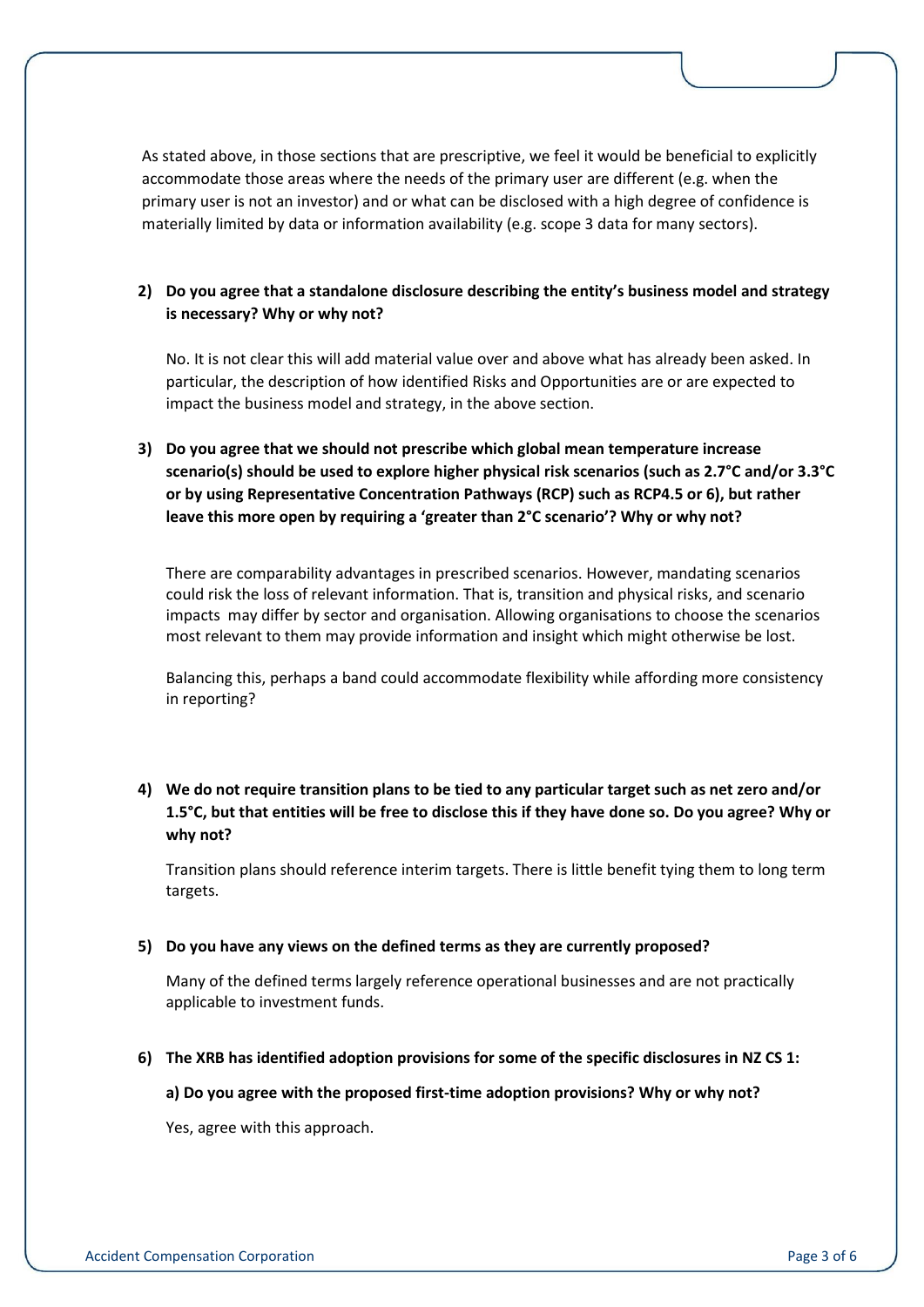**b) In your view, is first-time adoption relief needed for any of the other disclosure requirements? Please specify the disclosure and provide a reason.** 

**c) If you are requesting further first-time adoption relief, what information would you be able to provide in the interim?** 

How far along we are along the path to being able to respond to the disclosure, and any material information that has materialised along this pathway.

**7) Do you think the proposed Metrics and Targets section of NZ CS 1 meets primary user needs?** 

**a) Do you think that the information in this section of the standard will provide information that is useful to primary users for decision making? If not, please explain why not and identify any alternative proposals.** 

Yes

**b) Do you consider that this section of the standard is clear and unambiguous in terms of the information to be disclosed? If not, how could clarity be improved?** 

Largely.

It does not address factors such as offsets or emissions avoided, but perhaps this is assumed to lie with the standards the CRE chooses to report against. With respect to investment portfolios, this also applies to, for instance, how shorts and derivative exposure will be treated in the calculations.

**Do you consider that this section of the standard is adequately comprehensive and achieves the right balance between prescriptiveness and principles based disclosures? If not, what should be removed or added to achieve a better balance?** 

ACC's preferred approach is the high-level guidance. There are many uncertainties remaining, data gaps and work to be done before confirming an appropriate and standardised approach,so flexibility is valuable.

**8) We have not specified industry-specific metrics. The guidance will direct preparers where to look for industry-specific metrics. Do you believe this is reasonable or do you believe we should include a list of required metrics by industry? If so, do you believe we should use the TCFD recommendations or follow the TRWG prototype?** 

It seems reasonable to allow the flexibility in this rapidly developing area.

Financed emissions guidance is limited. Perhaps stronger reference to PCAF, who TCFD refer to, could provide more guidance in this area.

**9) We will require disclosure of scope 3 value chain emissions as part of this standard. Are there areas (particularly in your scope 3 value chain) where there are impediments to measuring at present? If so, what are these areas and when do you think it might be possible to measure these areas?**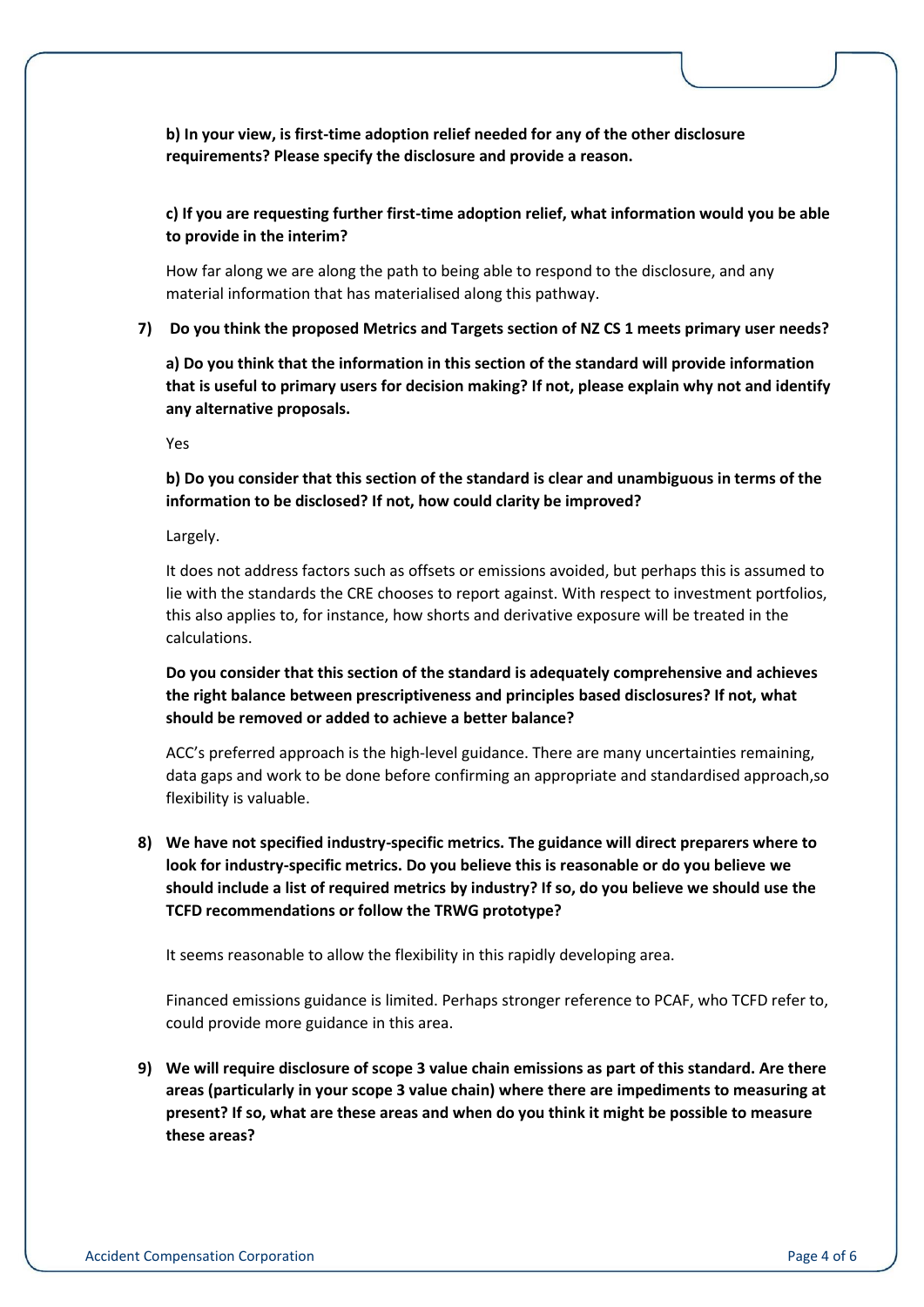The ability of asset owners to measure the scope 3 emissions in their portfolio relies upon all their portfolio companies measuring and reporting, with accuracy and consistency, their scope 3 emissions, which feels a reasonable distance away.

Currently, scope 3 data is not reliable and is not reported by many global businesses. Investors could use estimates from third party providers, but these are likely to be inconsistent and potentially wrong.

From a corporate perspective (rather than an asset owner perspective) there are challenges in both obtaining data from suppliers in the value chain and determining which emissions sources to measure from a cost benefit perspective (for example, in determining the emissions attributable from outsourced services like third party service providers). The additional challenge is the potential inclusion of scope 3 emissions directly related to customer activities. At present, reducing these emissions could directly reduce service to customers. For example, there may be limited alternatives to reduce emissions in relation to clients flying, other than reducing the volume of travel which could directly adversely impact the service to customers.

**10) Paragraphs 8, 9 and 10 contain specific requirements relating to the disclosure of GHG emissions to facilitate the conduct of assurance engagements in line with the requirement of section 461ZH of the Financial Markets Conduct Act. Do you have any observations or concerns about these proposed requirements?** 

No

### **11) Do you have any views on the defined terms as they are currently proposed?**

Nothing more than what we expressed for the strategy section.

**12) The XRB has proposed not providing first-time adoption provisions for the Metrics and Targets section of NZ CS 1. Do you agree? Why or why not?**

If first time adoption provisions are too flexible, it may defeat the purpose of reporting.

### **13) The XRB proposes that the minimum level of assurance for GHG emissions be set at limited assurance. Do you agree?**

Yes - climate reporting has many variables, assumptions and unknowns and limited assurance is appropriate.

**14) The XRB has proposed a definition of material (Information is material if omitting, misstating, or obscuring it could reasonably be expected to influence decisions that primary users make on the basis of their assessments of an entity's enterprise value across all time horizons, including the long term). Do you agree with this definition? Why or why not?**